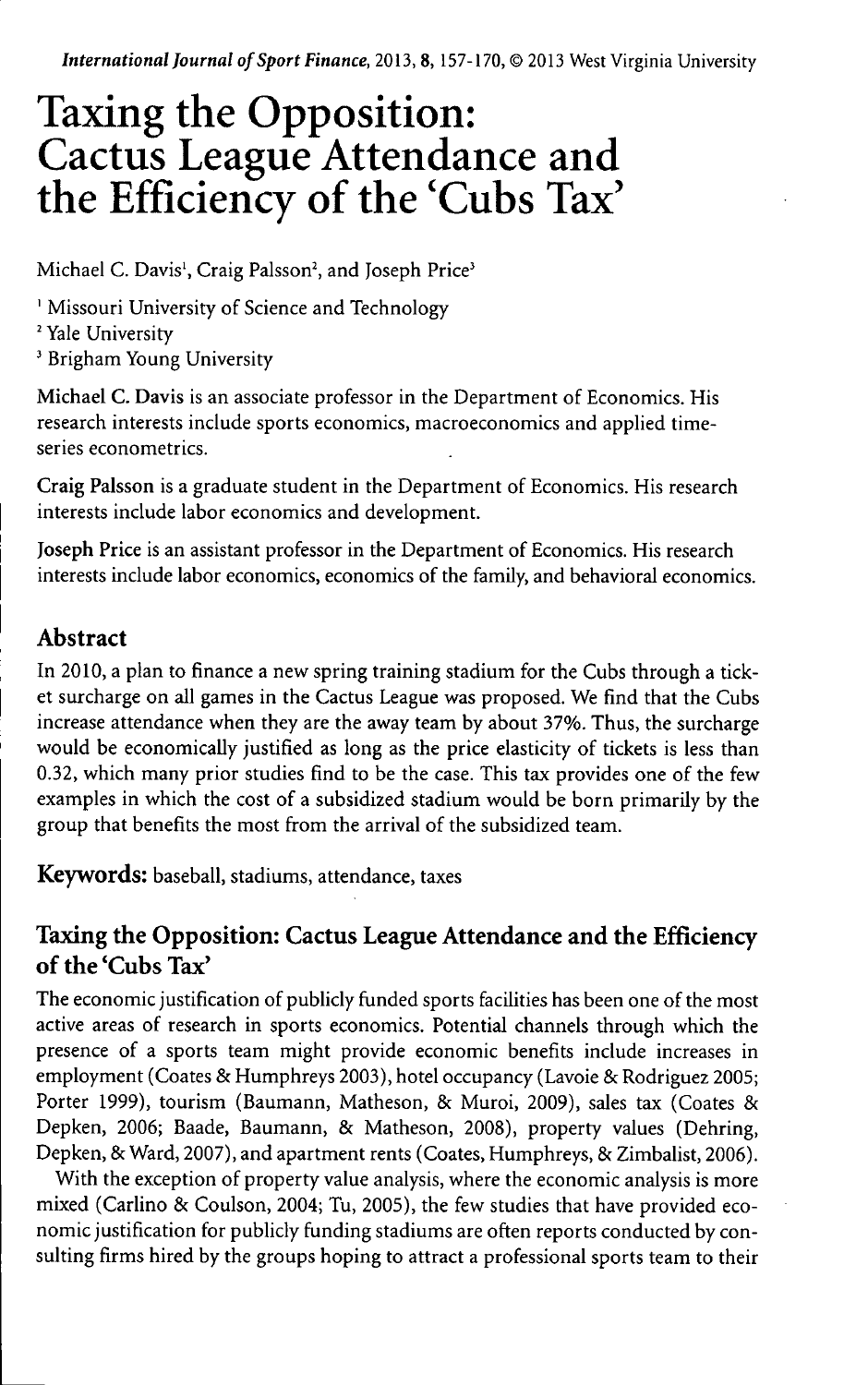city by providing a subsidized stadium (Coates & Humphreys, 2008). More importantly, the channels mentioned above that bring economic benefits to local economies lack the ability to fully justify the public subsidy, and some studies even find negative impact on local employment and tax-revenue (Baade & Dye, 1990).

In this paper, we examine an alternative approach to financing a sports stadium in which the construction of the stadium would be funded by a surcharge on all ticket sales in the league. In 2010, the Cubs felt that their current spring training stadium in Mesa, Arizona, was inadequate, and they began to explore options for getting a new stadium. Like many teams looking for a way to get someone else to pay for a new stadium, they threatened to relocate to Naples, Florida, that had offered to pay for a new stadium for the Cubs (Nelson, 2012a). Unlike if the threat had been to obtain a new stadium in Glendale or Tucson, this threat would involve the team leaving the Cactus League for the Grapefruit League. Thus, the other teams in the Cactus League would no longer play the Cubs.

One proposal designed to keep the Cubs in the Cactus League was to pay for the new stadium using the funds generated by an 8% surcharge on all Cactus League tickets, even those games that didn't involve the cubs (Walsh, 2010). The Cubs have a large fan base living in a cold-weather climate that is willing to travel to Arizona to see the Cubs play. When they come to Arizona, the Cubs fans attend games both at the Cubs' stadium as well as games played in other teams' stadiums, most of which are in the Phoenix metropolitan area. As a result, the surcharge placed on the price of opposing team's tickets may be compensated by the increased attendance that these teams experience when playing the Cubs. This may provide one of the few cases in which the costs of a subsidized stadium are born primarily by the groups that benefit the most directly from the stadium.

Our analysis is based on the attendance at all Cactus League games during the 2007- 2010 spring-training seasons. We include a set of measures that control for the quality of the game and test the degree to which attendance increases when the Cubs are playing. We find that when the Cubs are the visiting team attendance increases by 37%. Based on some basic calculation, we estimate that the 8% surcharge on opposing team's tickets would have been economically justified as long as the price elasticity for baseball tickets is less than 0.32. We provide some discussion at the end of the paper about what the actual price elasticity might be and find that about half of the estimates from past studies for the price elasticity of baseball attendance are less than 0.32.

## Literature Review

This paper builds on a large set of papers that examine different factors that influence attendance at sporting events, in particular attendance at baseball games. Typically, studies of baseball choose a number of variables that should influence attendance such as team success (Fort & Roseman, 1999; Rascher, 1999; Meehan, Nelson, & Richardson, 2007), playing an interleague opponent or team rival (Butler, 2002; Gillette & Palmer, 2007; Davis, 2009; McDonald & Rascher, 2000), or whether a certain star player is playing (Rascher, 1999; Gitter & Rhoads, 2011). Also of importance might be weather (Bruggink & Eaton, 1996; Meehan et al., 2007), promotions (Gifis & Sommers, 2006), or the availability of alcohol (Chupp, Stephenson, & Taylor, 2007). Many of these factors are not relevant to our study. For example, alcohol sales are not limited and teams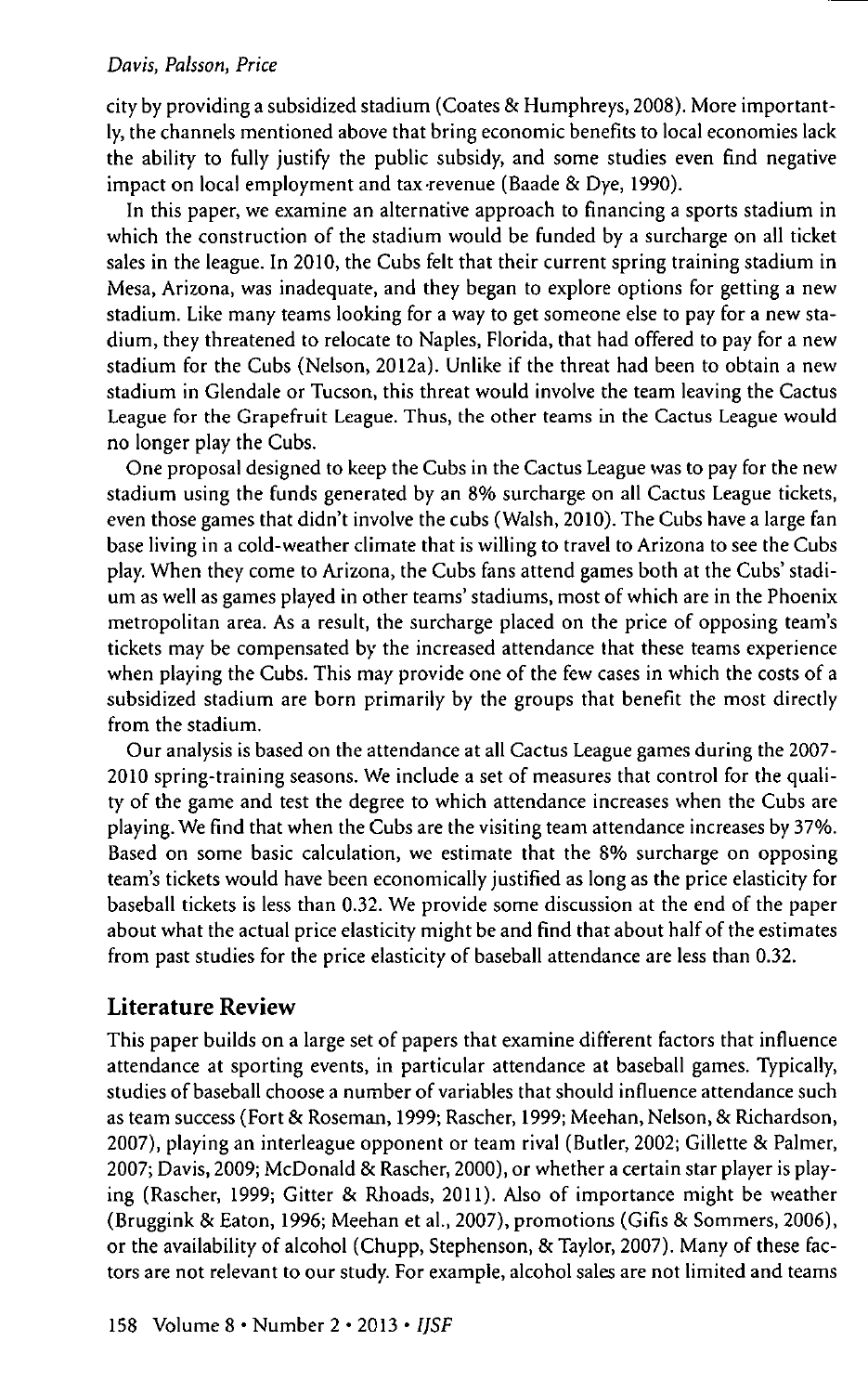rarely run promotions during spring training. Team success during spring training is unlikely to be important; however, the team's performance during the last year is likely to be relevant. We control for factors such as the quality of the stadium, the type of opponent, and whether the game was played at night or on the weekend.

Spring training games have a lot in common with minor league baseball games. The stadium sizes are similar to those that accommodate AA or AAA baseball teams as opposed to major league teams. Although the fans may not care about the outcome of the game as much as they do for a major league game (Siegfried & Eisenberg, 1980), Gitter and Rhoads (2010) have found evidence that winning percentage does have a positive impact on attendance for minor league teams.

One of the only papers to examine the factors that infiuence attendance at spring training games is Donihue, Findlay, and Newberry (2007), who use data from the Grapefruit League in Florida in 2002. They find that the team's record during the previous year, the size of the city, and the size of the stadium all infiuence attendance. One major difference between the Grapefruit League and the Cactus League is that the games in the Grapefruit League are spread out all over the state of Florida while the games in the Cactus league are mostly in the Phoenix Metropolitan area. In Appendix Table Al we provide a list of the locations and distance from Phoenix of each team's stadium in the Cactus League.

#### Data

The data that we use in this paper come from box scores and standings available at espn.com. These measures include how many games behind the home and away team are on the day of the game, the number of championships the team has won in the past three years, and whether the teams are division rivals. There is also a measure of whether the game involves split squads, a unique feature of spring training games where only a part of the team is sent to play. We also have information on the date and time of the game. Additionally, we use data from baseball-reference.com to calculate the number of players on each team who played on the All-Star team the year previous.

Other sources of our data are baseball websites such as springtrainingmagazine.com and springtrainingonline.com that include stadium characteristics and other measures of the quality of the game. These websites specialize in news and information regarding both leagues, including pages on specific teams that record the capacity and age of each stadium and how long each team has been at the stadium.

These websites also provide information on ticket prices. However, only a few teams charge for "premium" games, so that a team's ticket prices vary little during a season.' In addition, the ticket prices at a particular stadium vary based on seat quality and while these websites provide information on prices by section, no information is given on the number of seats in each section. Other researchers also discuss the difficulty of putting proper weights on the ticket prices by seat quality and admit this as a weakness when using ticket prices in an attendance regression.

In Appendix Table A2 we provide an example of the within stadium variation in price using data on ticket prices from the 2010 season for each team. In terms of variation across teams, the lowest price tickets vary across teams from \$4-\$8 and the highest price tickets vary from \$17-\$40. There is also considerable variation across prices of tickets for a specific team with prices ranging from \$7 to \$26 for Cubs games (with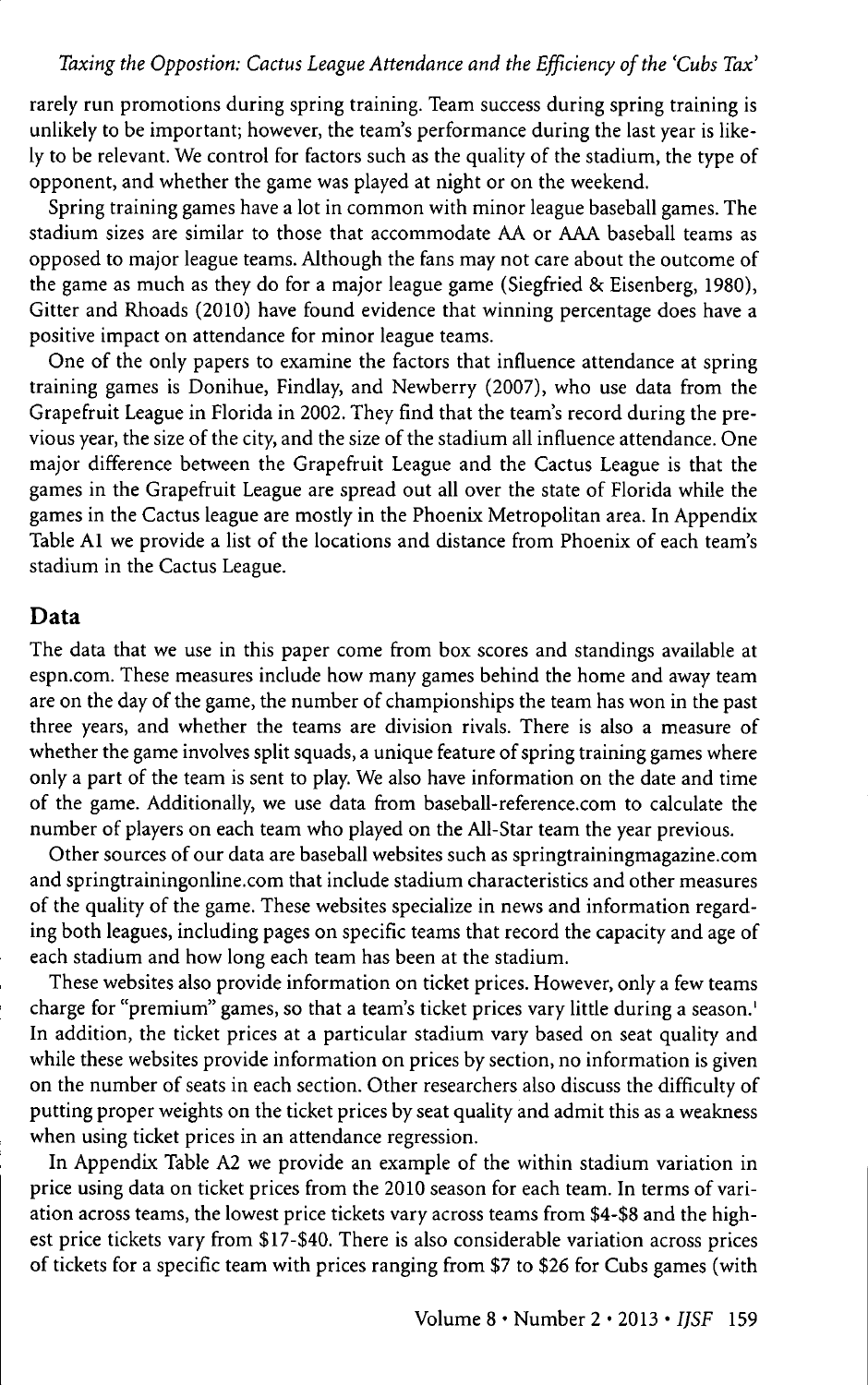|  |  |  | Table 1. Summary statistics. |
|--|--|--|------------------------------|
|--|--|--|------------------------------|

|                                     | Cubs     | w/o Cubs | All      |
|-------------------------------------|----------|----------|----------|
| Stadium                             |          |          |          |
| Attendance                          | 10,067   | 6,427    | 6,989    |
|                                     | (2593.3) | (3163.2) | (3349.7) |
| Capacity                            | 11,799   | 10,921   | 11,057   |
|                                     | (1569.7) | (2225.5) | (2160.0) |
| Years at Location                   | 11.87    | 11.41    | 11.48    |
|                                     | (5.02)   | (6.66)   | (6.43)   |
| Stadium Age                         | 15.63    | 19.27    | 18.71    |
|                                     | (14.05)  | (20.18)  | (19.40)  |
| <b>Quality of Game</b>              |          |          |          |
| Split Squad                         | 0.23     | 0.20     | 0.20     |
|                                     | (0.42)   | (0.40)   | (0.40)   |
| <b>Total Division Championships</b> | 1.96     | 1.06     | 1.20     |
|                                     | (1.09)   | (0.97)   | (1.04)   |
| <b>Division Rivals</b>              | 0.13     | 0.23     | 0.21     |
|                                     | (0.33)   | (0.42)   | (0.41)   |
| Total Number of All-Stars           | 5.40     | 3.99     | 4.21     |
|                                     | (3.15)   | (1.74)   | (2.08)   |
| Games Behind-Home                   | 8.94     | 11.96    | 11.49    |
|                                     | (9.29)   | (9.63)   | (9.64)   |
| Games Behind-Away                   | 8.72     | 11.94    | 11.44    |
|                                     | (9.21)   | (9.62)   | (9.62)   |
| <b>Time of Game</b>                 |          |          |          |
| Evening                             | 0.03     | 0.07     | 0.06     |
|                                     | (0.16)   | (0.26)   | (0.25)   |
| Weekend                             | 0.49     | 0.48     | 0.48     |
|                                     | (0.50)   | (0.50)   | (0.50)   |
| N                                   | 112      | 614      | 726      |
|                                     |          |          |          |

*Notes:* The "Cubs" column includes all games in which the Cubs are either the home or away team. The "w/o Cubs" column includes all games in which the Cubs were not playing.

5 different categories of pricing) and \$7 to \$40 at Dodgers games (with 6 different categories of pricing).

## Results

The empirical approach and control variables that we include are similar to Donihue, Findlay, and Newberry (2007). We use a log-linear regression specification where the dependent variable is the log of attendance. This provides a natural interpretation to our coefficients that can be easily compared to the effect of the 8% surcharge on each ticket. The drawback of the log-linear specification is that the coefficients of any binary variables require a slight transformation to be interpretable as a percent change. In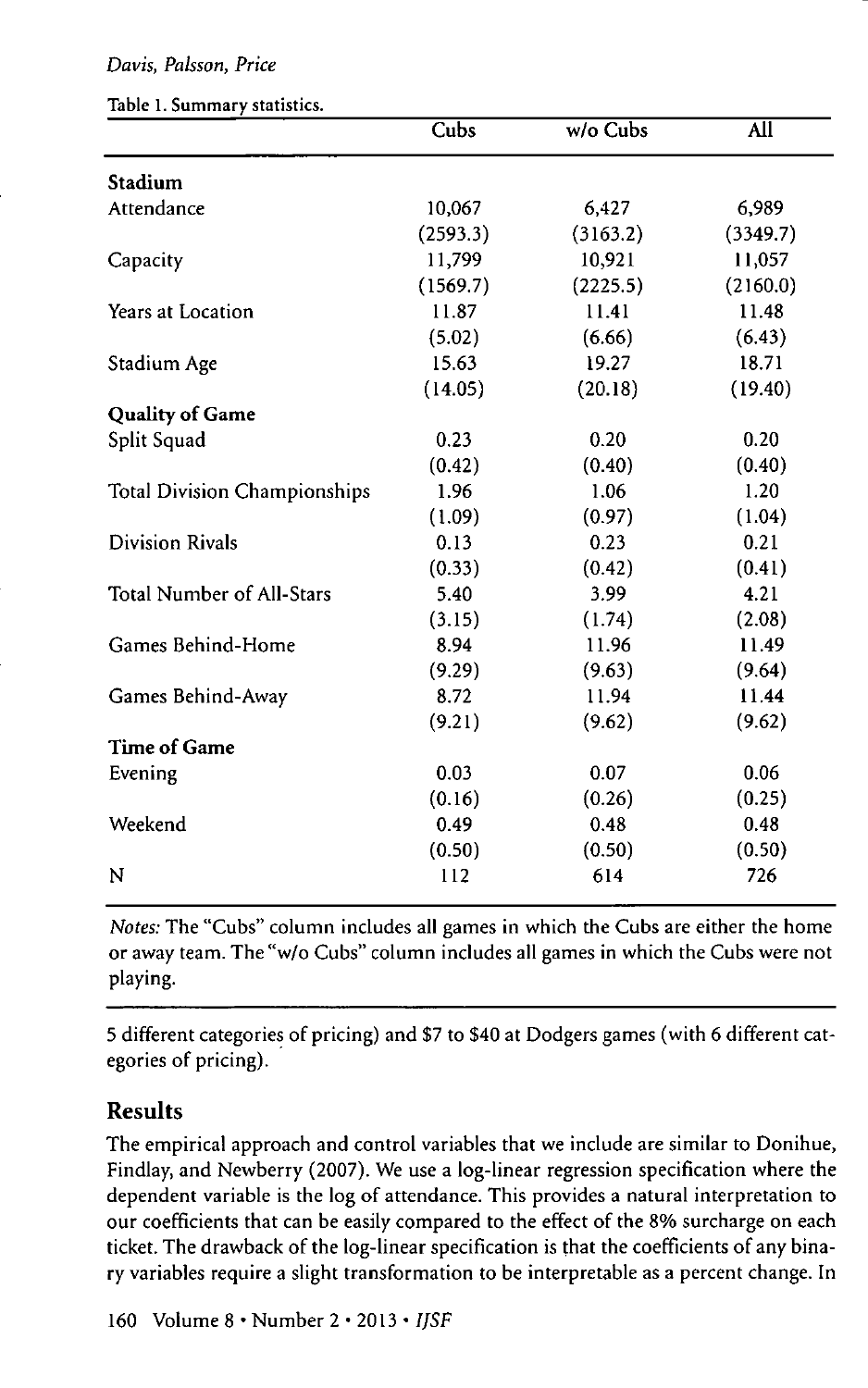#### *Taxing the Oppostion: Gactus League Attendance and the Efficiency of the 'Gubs Tax'*

all of the tables we use the approach based on Halovorsen and Palmquist (1980) to report the percent change in attendance for each coefficient, which involve exponentiating each of the coefficients. Lemke, Leonard, and Tlhokwane (2010) find very little difference in the results of using the log or levels of attendance and as a robustness check we will provide similar evidence.

The control variables that we include in our model include characteristics of the stadium and the quality of the game (listed in Table 1). Our primary specification is a combined measure of the quality of the two teams. As an additional approach we include each of these measures separately for the home and visiting team. Since the teams in the Gactus League mostly play in the Phoenix metropolitan area, variables describing the home team's metropolitan area are not very useful and are not included.

In Table 2, we provide the main results of our paper. These regressions include all of the control variables from Table 1 as well as year and week-in-season fixed effects. In the first column, we include a dummy variable for whether the Gubs are one of the teams playing in the game (with no distinction between whether they are the home or away team). We also include separate dummies for the Los Angeles Dodgers and the Arizona Diamondbacks, two of the other most popular teams in the Gactus League. Our main coefficient of interest is thus interpreted as the difference in attendance when the Gubs are playing and when both teams consist of one of the other 13 teams in the Gactus League (excluding the Gubs, Dodgers, and Diamondbacks).

The coefficient in the first column of Table 2 indicates that games in which the Gubs are playing have attendance that is 41% higher than the typical game (in which one of the three most popular teams are not playing). In comparison, games in which the Dodgers are playing have attendance that is 27% higher and games in which Arizona is playing are 20% higher than the typical game involving other teams.

In the second column of Table 2, we split our results to show the difference in attendance for games in which the Gubs are playing in their own stadium and those in an opposing team's stadium. We find that while the attendance at Gubs games is higher when they are playing in their own stadium, the Gubs still produce a 37% increase in attendance while they are playing in opposing team's stadiums. In column 3, we enter each of the controls separately for the home and visiting team. The result is very similar, with the increase in attendance during Gubs games in other stadiums being 36%.

Our other covariates have similar results to those found by Donihue, Findlay, and Newberry (2007). We find that games on the weekend, at night, and towards the end of spring training generally have better attendance, while games between poorer quality teams generally have lower attendance. All of our other covariates match those of Doninue, Findlay, and Newberry except for years at location, where we find an increase in attendance of about 2% for every year. $^2$ 

The major difference in the coefficients for our control variables is the effect of ticket prices. The coefficients from Donihue, Findlay, and Newberry imply an elasticity of -1.2. While our empirical models in Table 2 do not include price as a control, when we include the log of price as a control variable, the coefficient on the log of the price of tickets suggests an imphed price elasticity of-0.112 (with a standard error of 0.160).

A major challenge with this price elasticity is that while prices during the regular MLB season vary from game to game, spring training ticket prices, with the exception of a few teams, are constant throughout a particular spring training season. In order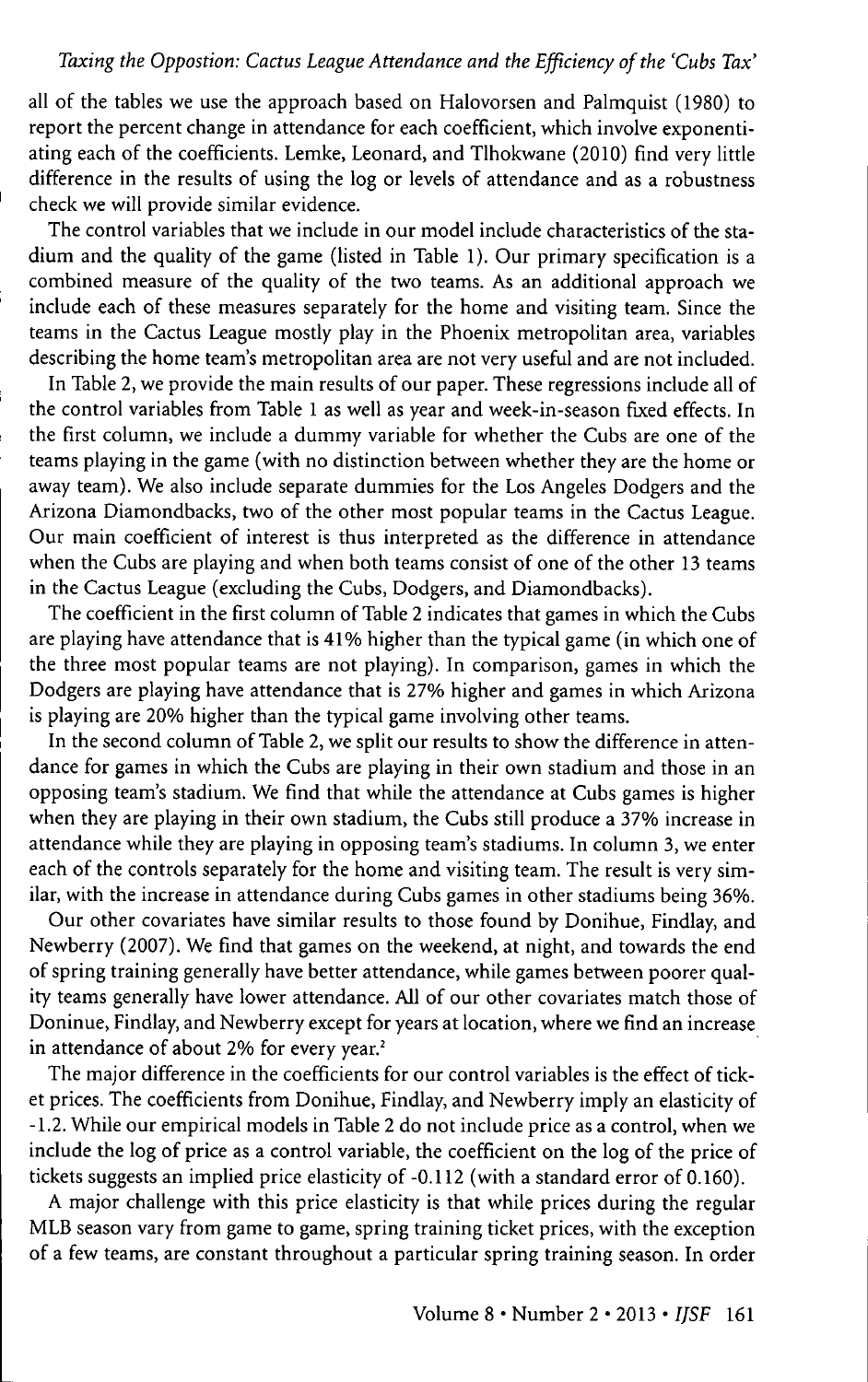| Table 2. Change in log attenuance based on which teams are playing (2007-2010). | $\overline{(1)}$ | (2)        | (3)        |
|---------------------------------------------------------------------------------|------------------|------------|------------|
| Cubs                                                                            | $0.408**$        |            |            |
|                                                                                 | [0.076]          |            |            |
|                                                                                 | ${50.4\%}$       |            |            |
| Cubs Home                                                                       |                  | $0.460**$  | $0.463**$  |
|                                                                                 |                  | [0.124]    | [0.133]    |
|                                                                                 |                  | ${58.4\%}$ | ${58.9%}$  |
| Cubs Away                                                                       |                  | $0.372**$  | $0.352**$  |
|                                                                                 |                  | (0.039)    | [0.035]    |
|                                                                                 |                  | ${45.1%}$  | ${42.2%}$  |
| Arizona                                                                         | $0.205**$        |            |            |
|                                                                                 | [0.033]          |            |            |
|                                                                                 | ${22.8\%}$       |            |            |
| Arizona Home                                                                    |                  | $0.199**$  | $0.180*$   |
|                                                                                 |                  | [0.041]    | [0.069]    |
|                                                                                 |                  | ${22.0\%}$ | ${19.7%}$  |
| Arizona Away                                                                    |                  | $0.202**$  | $0.196**$  |
|                                                                                 |                  | [0.035]    | [0.036]    |
|                                                                                 |                  | ${22.4%}$  | ${21.7%}$  |
| Dodgers                                                                         | $0.264**$        |            |            |
|                                                                                 | [0.059]          |            |            |
|                                                                                 | ${30.2%}$        |            |            |
| Dodgers Home                                                                    |                  | $0.375**$  | $0.397**$  |
|                                                                                 |                  | [0.088]    | [0.102]    |
|                                                                                 |                  | ${45.5%}$  | ${48.7%}$  |
| Dodgers Away                                                                    |                  | $0.184**$  | $0.164*$   |
|                                                                                 |                  | [0.051]    | [0.057]    |
|                                                                                 |                  | ${20.2%}$  | ${17.8\%}$ |
| Observations                                                                    | 726              | 726        | 726        |
| R-squared                                                                       | 0.660            | 0.664      | 0.668      |

Table 2. Change in log attendance based on which teams are playing (2007-2010).

*Notes:* Each regression contains controls for all of the variables listed in Table 1 along with year and week-in-season fixed effects, rain and temperature controls, and a dummy for if the stadium is in Tucson. In column 3, we include these control variables separately for the home and away team. Standard errors in parenthesis and percent change in attendance in brackets. \*\* p<0.01, \* p<0.05.

to exploit the variation across seasons for each team, we also estimate the same regression as before, but with team fixed effects. In this case, our estimates provide an implied elasticity of -0.135 but this estimate is less precise with a standard error of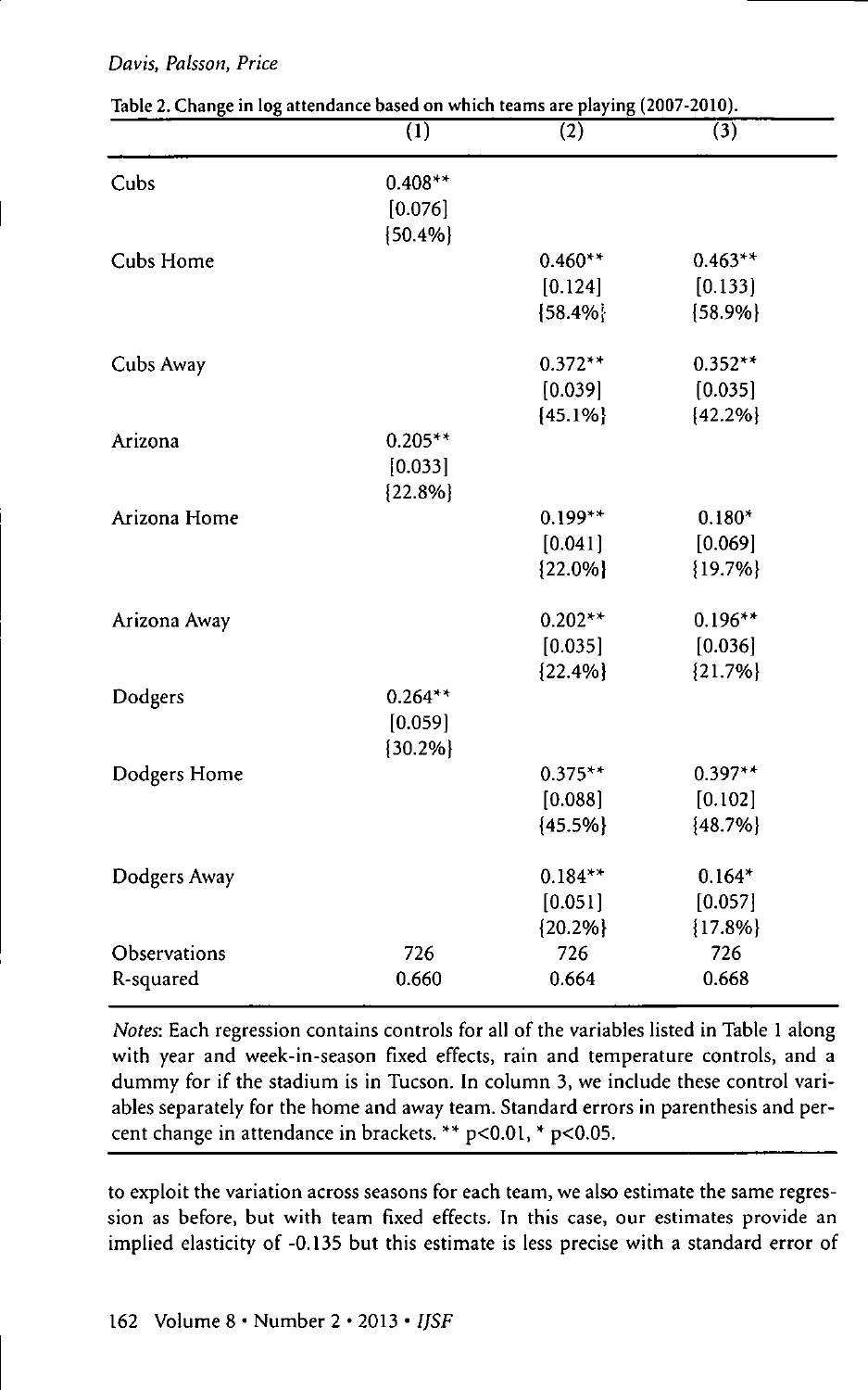0.437. In the next section, we provide some additional insight about the price elasticity of baseball game attendance based on estimates from past studies.

# Was the Tax Justified?

The benefit principle of taxation implies that taxes should be paid by those who benefit from the project. In a stadium setting the most obvious way to meet this measure of equity would be to impose a user fee on the consumers attending the game. However, this approach defeats the purpose to the team of getting someone else to pay for the stadium. Other taxes have attempted to tax businesses that benefit from the stadium especially those related to tourism such as rental cars, hotels, and restaurants. The surcharge on all games in the Cactus League provides a potentially more equitable tax since the costs of the tax are born by some of the groups that stand to benefit the most by keeping the Cubs in the Cactus League.

The other teams in the Cactus League objected to the tax on their games. Four teams boycotted the 2010 Cactus League kickoff breakfast in protest of the tax (Walsh, 2010). Depending on the elasticity of demand for tickets, the other teams should have been willing to pay for the Cubs stadium if it meant keeping the Cubs as a possible away team. There are 16 teams in the Cactus League, so the Cubs are the away team once every 15 games.' By dividing the increased attendance when the Cubs are the away team (37%) by 15, we find that having the Cubs in the league would raise average attendance across all games by 2.5%. The tax would have increased prices of all tickets by 8% (even for games not involving the Cubs). Thus in order for the tax to have had a neutral effect on attendance, the price elasticity of demand for baseball tickets would need to be less than 0.32.

As noted in the previous section, the type of price variation available in the spring training leagues makes it difficult to estimate the exact price elasticity of tickets in the Cactus League using our data. In addition, since the stadiums where the Cactus League teams play are so close together (making them easy substitutes for one another), esti-

| Study                                                   | League               | Years     | <b>Empirical Strategy</b>             | N   | Elasticity |
|---------------------------------------------------------|----------------------|-----------|---------------------------------------|-----|------------|
| Donihue, Findlay,<br>and Newberry<br>(2007)             | Grapefruit<br>League | 2002      | Semi-log,<br>Censored<br>Tobit model. | 298 | $-1.25$    |
| Winfree, McCluskey,<br>Mittelhammer, and<br>Fort (2004) | <b>MLB</b>           | 1963-1998 | Non-linear<br><b>GLS</b>              | 884 | $-0.055$   |
| Hadley and Poitras<br>(2002)                            | MLB                  | 1991-2001 | Partial-log                           | 308 | $-0.210$   |
| Depken (2000)                                           | MLB                  | 1990-1996 | Log-log                               | 174 | $-0.454$   |
| Coffin (1996)                                           | MLB                  | 1962-1975 | Level-Level                           | 740 | $-0.106$   |
| Coffin (1996)                                           | <b>MLB</b>           | 1976-1992 | Level-Level                           | 740 | $-0.677$   |
| Domazlicky and Kerr<br>(1990)                           | MLB                  | 1969-1980 | Log-log                               | 252 | $-0.230$   |

Table 3. Summary of past estimates of price elasticity of baseball attendance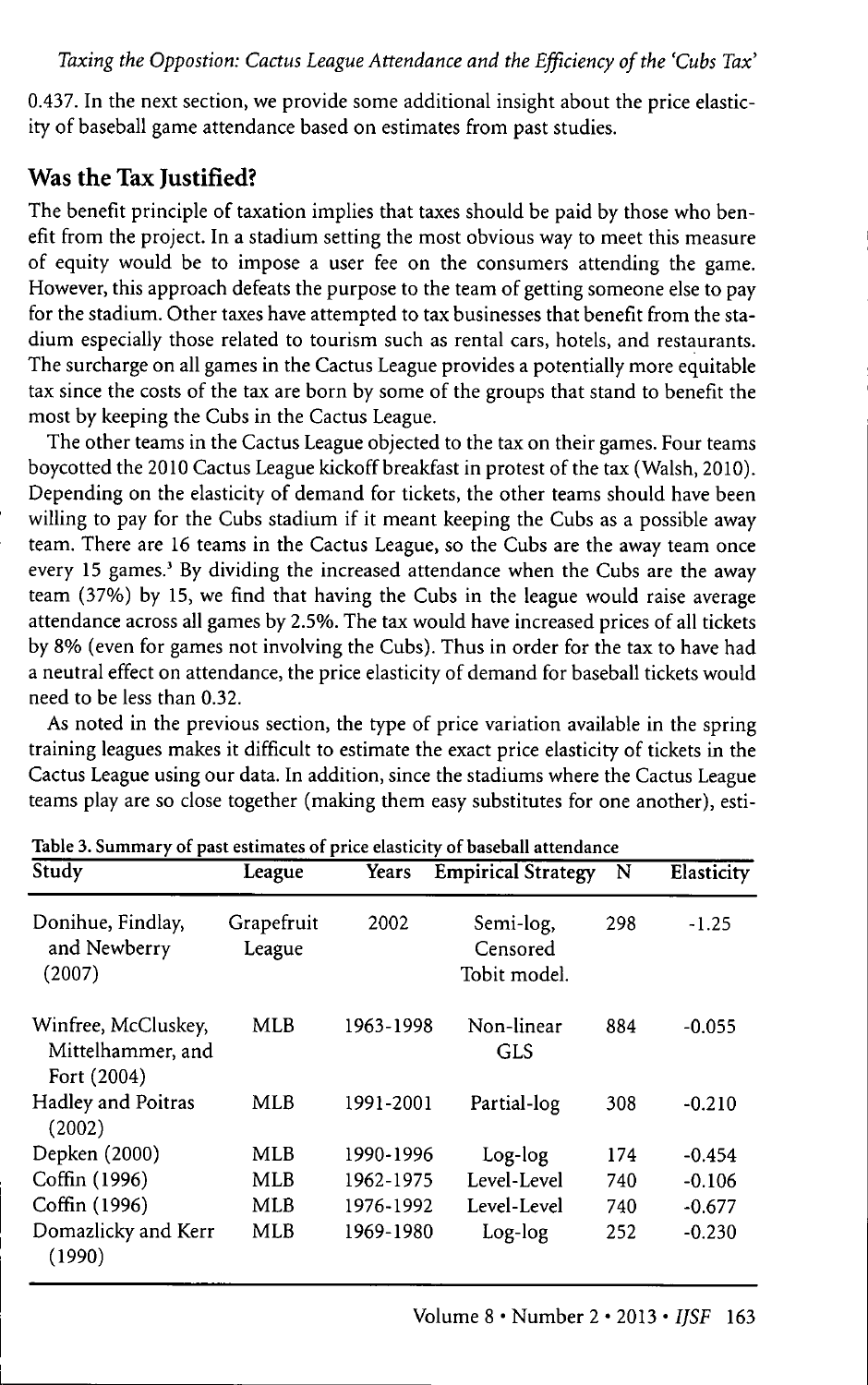mates based on variation in prices across teams would not provide an accurate estimate of how much attendance would change if all teams raised their prices at the same time.

To provide some additional insight about the elasticity of demand for baseball tickets, we summarize some of the estimates from past studies on baseball attendance in Table 3. For each study, we include the league, years, empirical strategy, and estimated elasticity of demand. We find that four of the seven studies that are included in the list in Table 3 find an elasticity of demand that is smaller than the 0.32 required for the Cubs tax to have been economically justified. In addition, the lower estimates for the elasticity of demand are based on those studies that use the most years of data.

Ultimately, the proposed surcharge tax on all Cactus League tickets was not used to finance the Cubs stadium. Instead, Proposition 420 was passed in November of 2010 allowing the city to spend up to \$84 million on the stadium and an additional \$15 million on other infrastructure. The funding would come from a bond that would be paid off using unspecified general taxes and funds from selling city-owned land (Nelson, 2010).

#### Conclusion

It has been rare for past studies to find evidence of an economic justification for publicly provided sports stadiums. Some of the channels through which this economic justification is thought to operate are through employment, tourism revenue, sales tax, and property value. All of these are situations in which local citizens who may or may not directly enjoy viewing the sporting events might indirectly benefit from the economic effects of having a nearby sports stadium.

In contrast, we examine the economic justification for a tax in which other teams that participate in a particular league are asked to help finance the stadium for another team in the league. We find that the proposed Cubs tax of an 8% surcharge on all tickets in the Cactus League may have been economically justified because other teams experience a large increase in their own-stadium attendance when they play the Cubs. We find that a similar argument could be made about other popular teams such as the Diamondbacks and Dodgers. The Cubs tax possibly provides one of the few examples in which the cost of a subsidized stadium would be born primarily by a group that benefits greatly from the presence of the subsidized team.

#### References

- Associated Press. (1999, October 14). Patterson paid Cubs \$22,000 to come to Mesa in 1951. *Sports Illustrated.*
- Baade, R., Baumann, R., & Matheson, V. (2008). Selling the game: Estimating the economic impact of professional sports through taxable sales. *Southern Economic Journal,* 74,794-810.
- Baade, R., & Dye, R. (1990). The impact of stadiums and professional sports on metropolitan area development. *Growth and Change,* 2/(2), 1-14.
- Baumann, R. W., Matheson, V. A., & Muroi, C. (2009). Bowling in Hawaii: Examining the effectiveness of sports-based tourism strategies. Journal of Sports Economics, 10, 107-123.
- Bruggink, T. H., & Eaton, J. W. (1996). Rebuilding attendance in Major League Baseball: The demand for individual games. In J. Fizel, E. Gustafson, & L. Hadley (Eds.), Baseball econom*ics: Current research* (pp. 9-31). Westport, CT: Greenwood.
- Butler, M. R. (2002). Interleague play and baseball attendance. *Journal of Sports Economics, 3,* 320-334.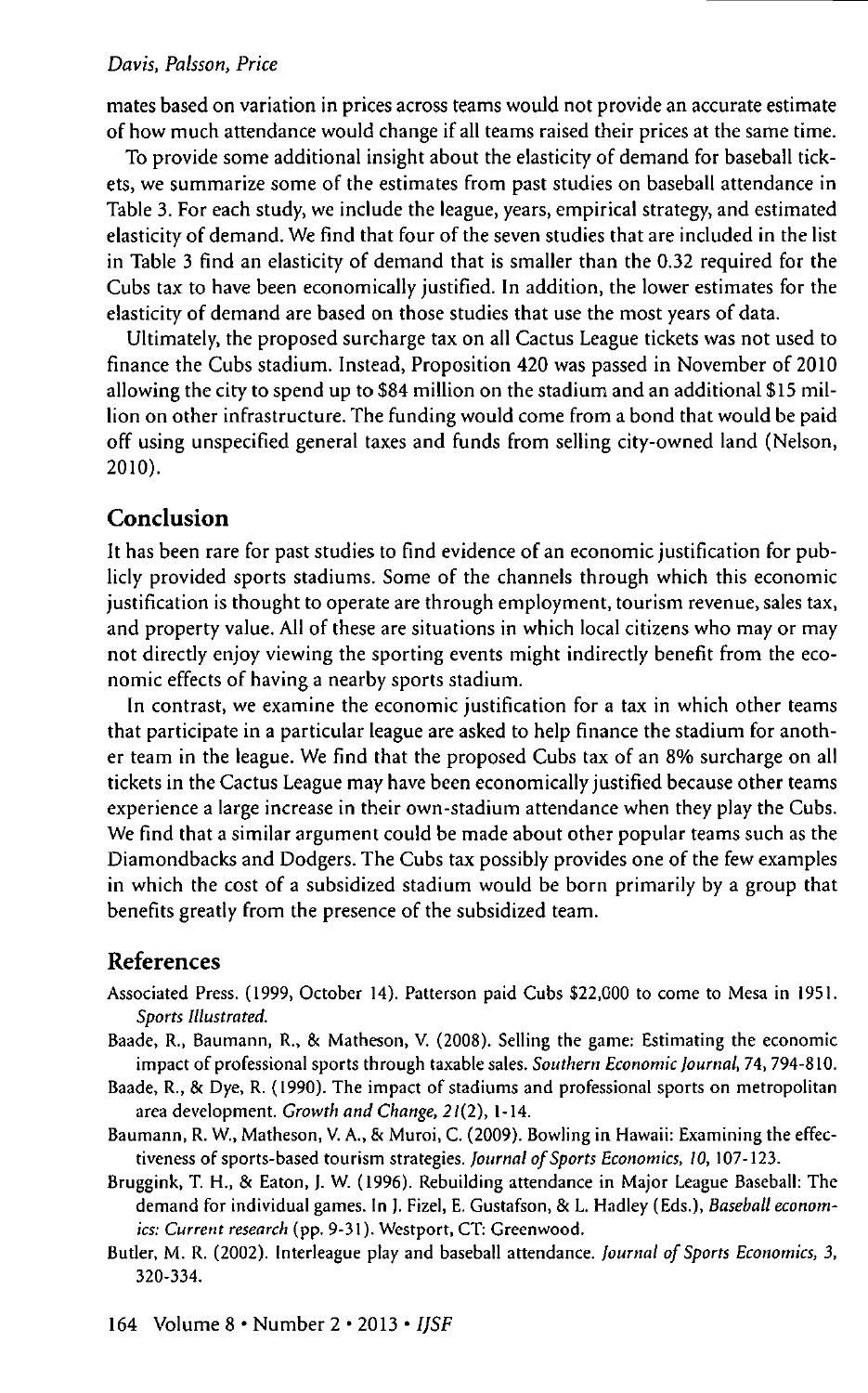- Carlino, G., & Coulson, N. E. (2004). Compensating differentials and the social benefits of the NFL. *Journal of Urban Economics, 56,* 25-50.
- Chupp, A., Stephenson, F., & Taylor, R. (2007). Stadium alcohol availability and baseball attendance: Evidence from a natural experiment. *International Journal of Sport Finance, 2,* 36-44.
- Coates, D., & Depken, C. A. (2006). Mega events: Is the Texas-Baylor game to Waco what the Super Bowl is to Houston? *International Association of Sports Economists Working Paper,* No. 06-06.
- Coates, D., & Humphreys, B. (2003). The effect of professional sports on earnings and employment in the services and retail sectors in US cities. *Regional Science and Urban Economics, 33,* 175-198.
- Coates, D., & Humphreys, B. R. (2008). Do economists reach a conclusion on subsidies for sports franchises, stadiums, and mega-events? *Econ Journal Watch, 5,* 294-315.
- Coates, D., Humphreys, B. R., & Zimbalist, A. (2006). Compensating differentials and the social benefits of the NFL: A comment. *Journal of Urban Economics, 60,* 124-131.
- Coffin, D. A. (1996). If you build it, will they come? In I. Fizel, E. Gustafson, & L. Hadley (Eds.), *Baseball economics: Current research* (pp. 32-46). Westport, CT: Praeger.
- Davis, M. C. (2009). Analyzing the relationship between team success and MLB attendance with GARCH effects. *Journal of Sports Economics, 10,* 44-58.
- Dehring, C. A., Depken C. A., & Ward, M. R. (2007). The impact of stadium announcements on residential property values: Evidence from a natural experiment in Dallas-Fort Worth. *Contemporary Economic Policy, 25,* 627-638.
- Depken, C. A. (2000). Fan loyalty and stadium funding in professional baseball. *Journal of Sports Economics, 2,* 124-138.
- Domazlicky, B. R., & Kerr, P. M. (1990). Baseball attendance and the designated hitter. *American Economist, 34,* 62-68.
- Donihue, M. R., Findlay, D. W., & Newberry, P. W. (2007). An analysis of attendance at Major League Baseball spring training games. *Journal of Sports Economics, 8,* 39-61.
- Fort, R., & Rosenman, R. (1999). Streak management. In J. Fizel, E. Gustafson, & L. Hadley (Eds.), *Sports economics: Current research* (pp. 119-133). Westport, CT: Greenwood.
- Gifis, L. S., 8c Sommers, P. M. (2006). Promotions and attendance in Minor League Baseball. *Atlantic Economic Journal, 34,* 513-514.
- Gillette, G., 8c Palmer, P. (2007). Interleague attendance boost mostly a mirage. *Baseball Research Journal, 35,* 106-108.
- Gitter, S., 8c Rhoads, T. (2010). Determinants of Minor League Baseball attendance. *Journal of Sports Economics, 11,* 614-628.
- Gitter, S., & Rhoads, T. (2011). Top prospects and Minor League Baseball attendance. *Journal of Sports Economics, 12,* 341-351.
- Hadley, L., & Poitras, M. (2002, July). Do new major league ballparks pay for themselves? *Journal of Business, 79,* 2275-2299
- Halvorsen, R., & Palmquist, R. (1980). The interpretation of dummy variables in semilogarithmic equations. *The American Economic Review, 70,*474-475.
- Lavoie, M., & Rodriguez, G. (2005). The economic impact of professional teams on monthly hotel occupancy rates of Canadian cities: A Box-Ienkins approach. *Journal of Sports Economics, 6, 3U-324.*
- Lemke, R. J., Lenoard, M., & Tlhokwane, K. (2010). Estimating attendance at Major League Baseball games for the 2007 season. *Journal of Sports Economics, 11,* 316-348.
- McDonald, M., 8c Rascher, D. (2000). Does bat day make cents? The effect of promotions on the demand for Major League Baseball. *Journal of Sport Management, 14,* 8-27.
- Meehan, J. W. Jr., Nelson, R. A., & Richardson, T. V. (2007). Competitive balance and game attendance in Major League Baseball. *Journal of Sports Economics, 8,* 563-580.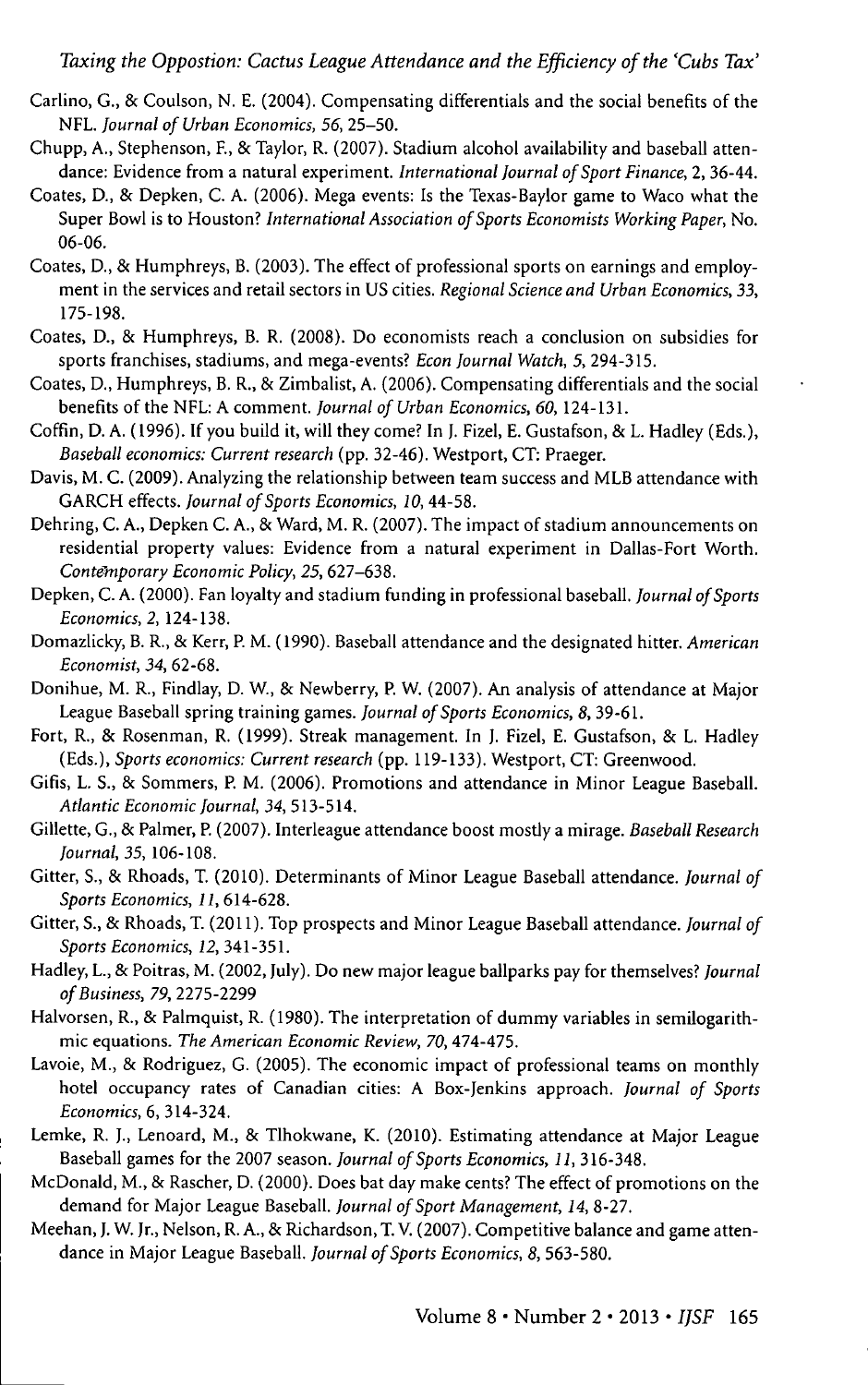Nelson, G. (2010, September 29). Mesa unveils new Chicago Cubs agreement details. *Arizona Republic.*

Nelson, C. (2012a, July 11). Cubs, Mesa break ground for stadium. *Arizona Republic.*

Nelson, C. (2012b, November 1). ASU-Cubs deal for Mesa stadium is dead. *Arizona Republic.*

- Rhodes, T. (1997). A history of the HoHoKam of Mesa. Retrieved from http://mesahohokams.com/history/
- Porter, P. K. (1999). Mega-sport events as municipal investment: A critique of impact analysis. In J. Fizel, E. Gustafson, 8c L. Hadley (Eds.), *Sports economics: Current research* (pp. 61-73). Westport, CT: Praeger.
- Rascher, D. (1999). A test of the optimal positive production network externality in Major League Baseball. In J. Fizel, E. Gustafson & L. Hadley (Eds.), *Sports economics: Current research* (pp. 27-45). Westport, CT: Greenwood.
- Siegfried, J. J., & Eisenberg, |. D. (1980). The demand for Minor League Baseball. *Atlantic Economic Journal, 8,* 59-69.
- Tu, C. C. (2005). How does a new sports stadium affect housing values? The case of Fedex Field. *Land Economics, 81,* 379-395.
- Walsh, J. (2010, March 3). Finance plan spurs 4 teams to skip Cactus League event. *The Arizona Republic.*
- Winfree, J. A., McCluskey, J. J., Mittelhammer, R. C, & Fort, R. D. (2004). Location and attendance in Major League Baseball. *Applied Economics,* 36, 2117-2124.

÷

## Endnotes

 $<sup>1</sup>$  In the Cactus League, only four teams charged for premium games: the White Sox (5 games),</sup> Giants (Fri-Sun), Dodgers (5), and Reds (6).

 $2$  To make Table 2 more compact and the main results more transparent, we only report the coefficients for our main variables of interest. We have included the coefficients for most of the other control variables in Appendix Table A3.

<sup>3</sup> At the time of the study there were only 15 teams in the Cactus League, however, the Cincinnati Reds moved to Arizona in the spring of 2010. While they were not included in the estimation that determined the impact of the Cubs, their bein'g in the league lessened the perteam impact, as each team plays the Cubs less often.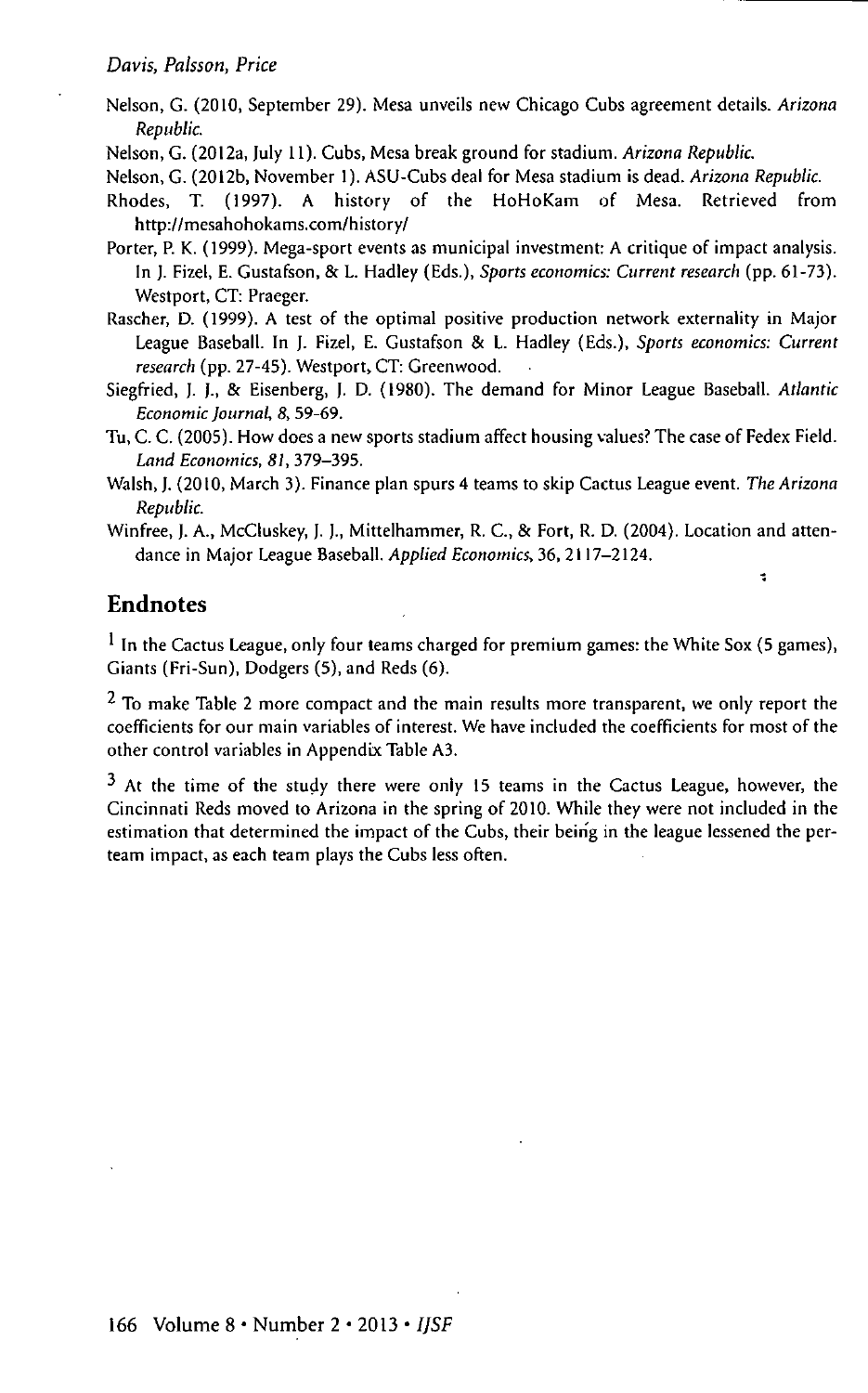*Taxing the Oppostion: Cactus League Attendance and the Efficiency of the 'Cubs Tax'*

# Appendices

Table Al. Cactus Team Location.

| Team                                   | Stadium                   | City       | Distance to<br>Phoenix<br>(miles) |
|----------------------------------------|---------------------------|------------|-----------------------------------|
| Arizona Diamondbacks Salt River Fields |                           | Scottsdale | 9.11                              |
| Chicago Cubs                           | HoHoKam Stadium           | Mesa       | 14.19                             |
| Chicago White Sox                      | Camelback Ranch           | Glendale   | 8.98                              |
| Cincinnati Reds                        | Goodyear Ballpark         | Goodyear   | 16.4                              |
| Cleveland Indians                      | Goodyear Ballpark         | Goodyear   | 16.4                              |
| Colorado Rockies                       | Salt River Fields         | Scottsdale | 9.11                              |
| Kansas City Royals                     | Surprise Stadium          | Surprise   | 22.76                             |
| Los Angeles Angels                     | Tempe Diablo Stadium      | Tempe      | 7.9                               |
| Los Angeles Dodgers                    | Camelback Ranch           | Glendale   | 8.98                              |
| Milwaukee Brewers                      | Maryvale Baseball Park    | Phoenix    | 0                                 |
| Oakland Athletics                      | Phoenix Municipal Stadium | Phoenix    | 0                                 |
| San Diego Padres                       | Peoria Sports Complex     | Peoria     | 13.13                             |
| San Francisco Giants                   | Scottsdale Stadium        | Scottsdale | 9.11                              |
| <b>Seattle Mariners</b>                | Peoria Sports Complex     | Peoria     | 13.13                             |
| Texas Rangers                          | Surprise Stadium          | Surprise   | 22.76                             |

*Notes:* Distance is calculated using Google Maps Distance Calculator.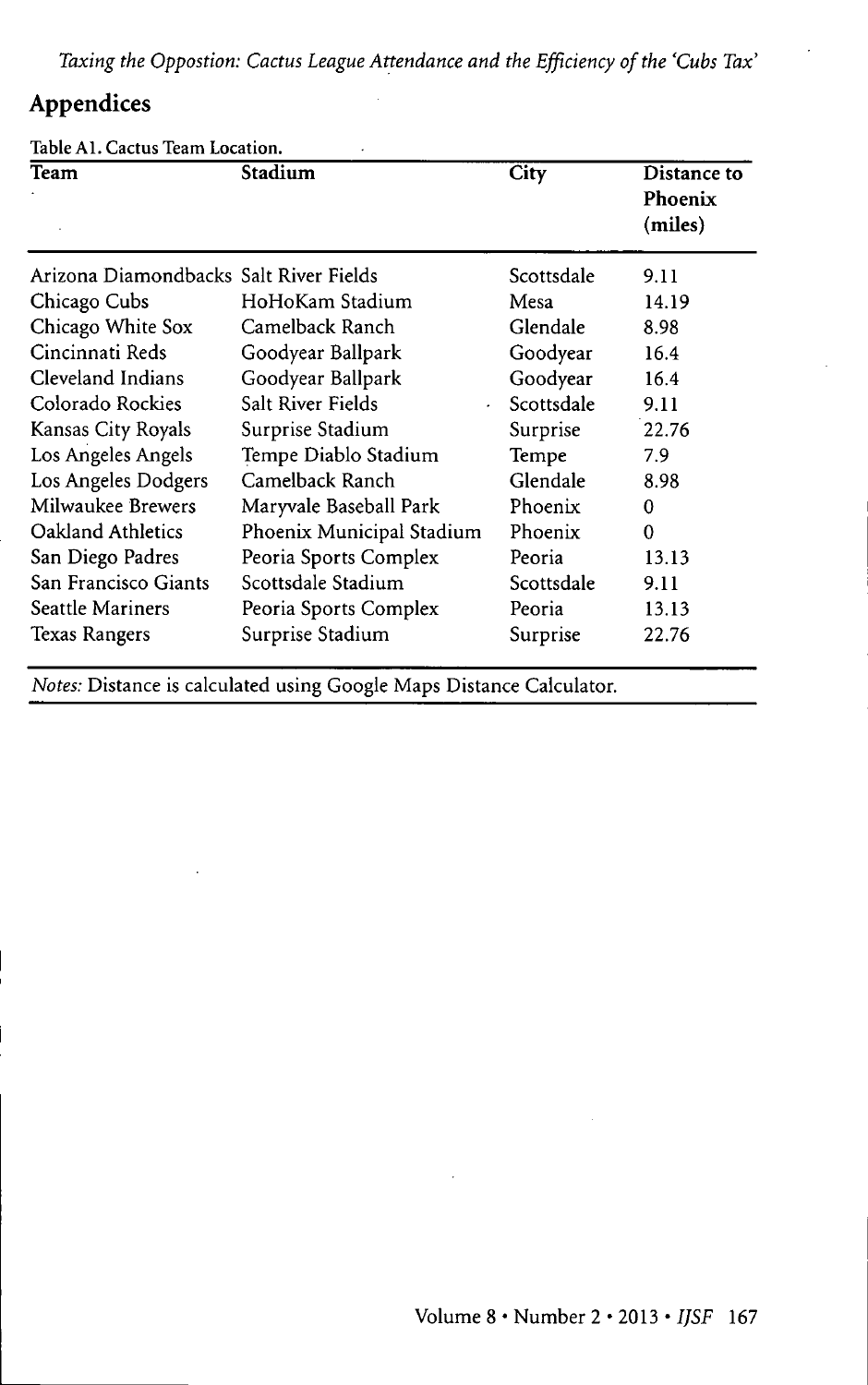

adiums

cross **rt**

and

168 Volume 8 · Number 2 · 2013 · IJSF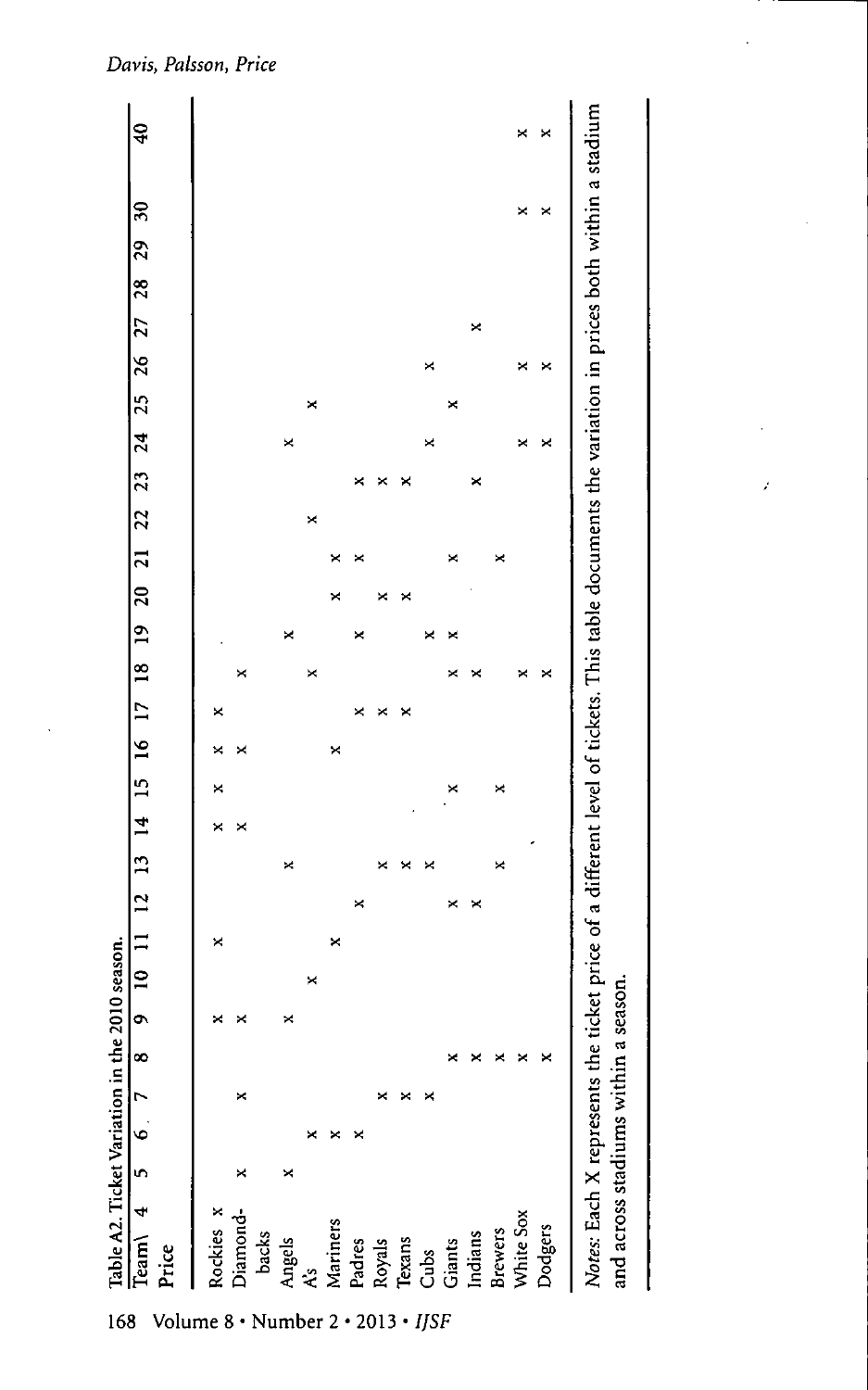*Taxing the Oppostion: Cactus League Attendance and the Efficiency of the 'Cubs Tax'*

|                              | $\overline{(1)}$ | (2)        |
|------------------------------|------------------|------------|
| Capacity (logged)            | $0.919***$       | $0.874***$ |
|                              | [0.209]          | [0.242]    |
| Years At Location            | $0.025**$        | $0.026***$ |
|                              | [0.008]          | [0.008]    |
| Stadium Age                  | $-0.006**$       | $-0.006**$ |
|                              | [0.002]          | [0.002]    |
| Split Squad                  | $-0.083**$       | $-0.088**$ |
|                              | [0.028]          | [0.028]    |
| Total Division Championships | $-0.028$         | $-0.029$   |
|                              | [0.022]          | [0.023]    |
| Division Rivals              | $-0.014$         | $-0.011$   |
|                              | [0.018]          | [0.018]    |
| Total Number of All-Stars    | 0.002            | 0.002      |
|                              | [0.006]          | [0.006]    |
| Games Behind-Home            | $-0.008***$      | $-0.007**$ |
|                              | [0.002]          | [0.002]    |
| Games Behind-Away            | $-0.003**$       | $-0.003**$ |
|                              | [0.001]          | [0.001]    |
| Evening                      | $0.196***$       | $0.206***$ |
|                              | [0.049]          | [0.044]    |
| Weekend -                    | $0.287***$       | $0.287***$ |
|                              | [0.023]          | [0.023]    |
| Observations                 | 726              | 726        |
| R-squared                    | 0.666            | 0.669      |
|                              |                  |            |

Table A3. Coefficients from control variables in Table 2.

*Notes:* These are the coefficients for the main control variables in the first two columns of Table 2. Not reported are the year and week-in-season fixed effects.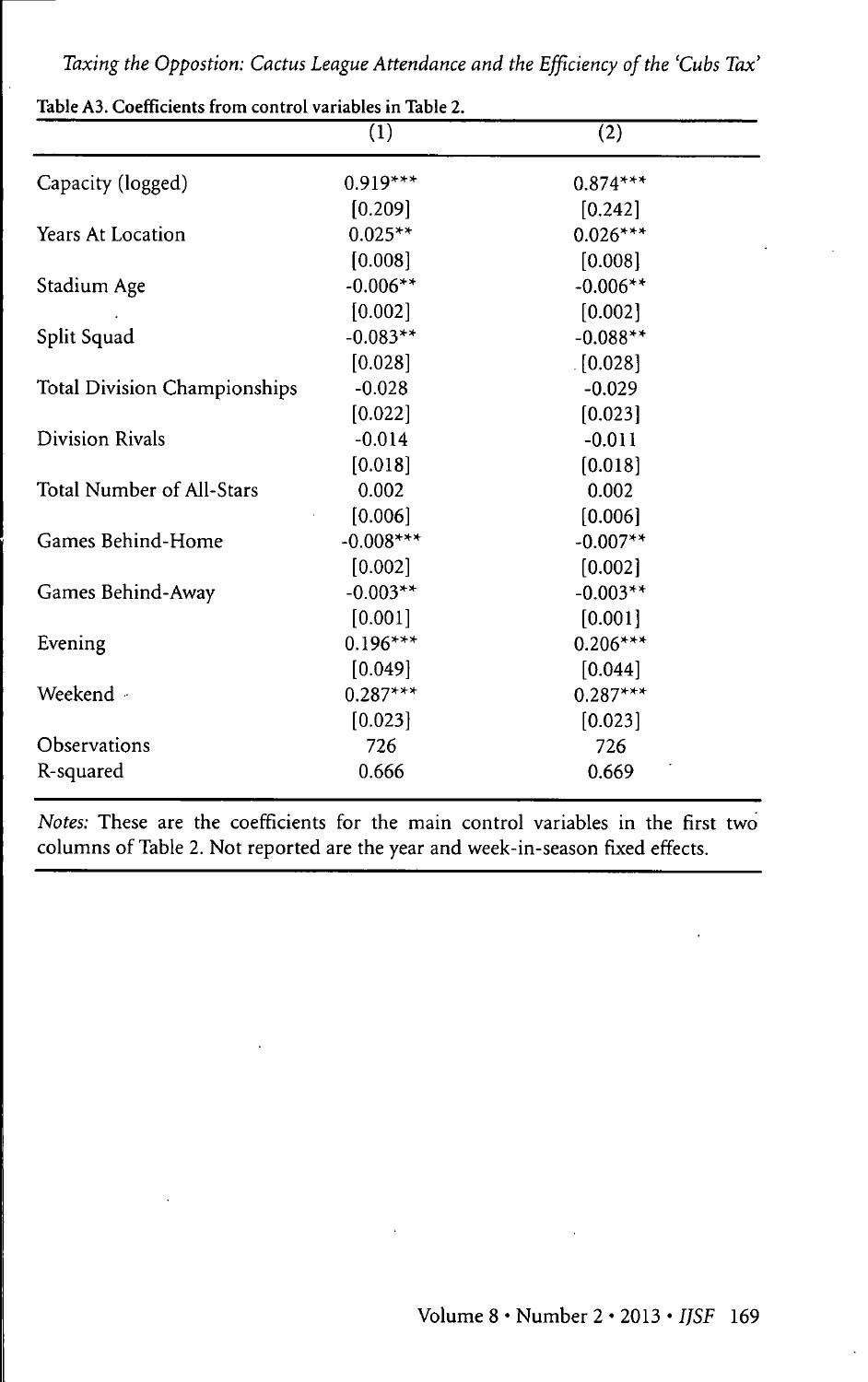### *Goddard, Thomas*

|                           | $\overline{(1)}$      | $\overline{(2)}$      | $\overline{(3)}$     |
|---------------------------|-----------------------|-----------------------|----------------------|
| Cubs                      | $2,841**$<br>[671.4]  |                       |                      |
| Cubs Home                 |                       | $3,259*$<br>[1,084]   | $3,369*$<br>[1, 131] |
| Cubs Away                 |                       | $.2,482**$<br>[339.3] | 2,283**<br>[279.4]   |
| Arizona                   | $1,265***$<br>[190.0] |                       |                      |
| Arizona Home              |                       | $1,393**$<br>[190.8]  | $1,204*$<br>[405.2]  |
| Arizona Away              |                       | $1,192**$<br>[216.6]  | $1,132**$<br>[230.1] |
| Dodgers                   | $1,732**$<br>[536.2]  |                       | N                    |
| Dodgers Home              |                       | 2,656*<br>[855.3]     | 2,873*<br>[938.7]    |
| Dodgers Away              |                       | 1,057**<br>[274.4]    | 867.3*<br>[340.9]    |
| Observations<br>R-squared | 726<br>0.655          | 726<br>0.659          | 726<br>0.668         |

| Table A4. Change in attendance based on which teams are playing (2007-2010). |  |
|------------------------------------------------------------------------------|--|
|------------------------------------------------------------------------------|--|

*Notes:* Each regression contains controls for all of the variables listed in Table 1 along with year and week-in-season fixed effects, rain and temperature controls, and a dummy for if the stadium is in Tucson. In column 3, we include these control variables separately for the home and away team. Standard errors in parenthesis. \*\*  $p<0.01$ , \*  $p<0.05$ .